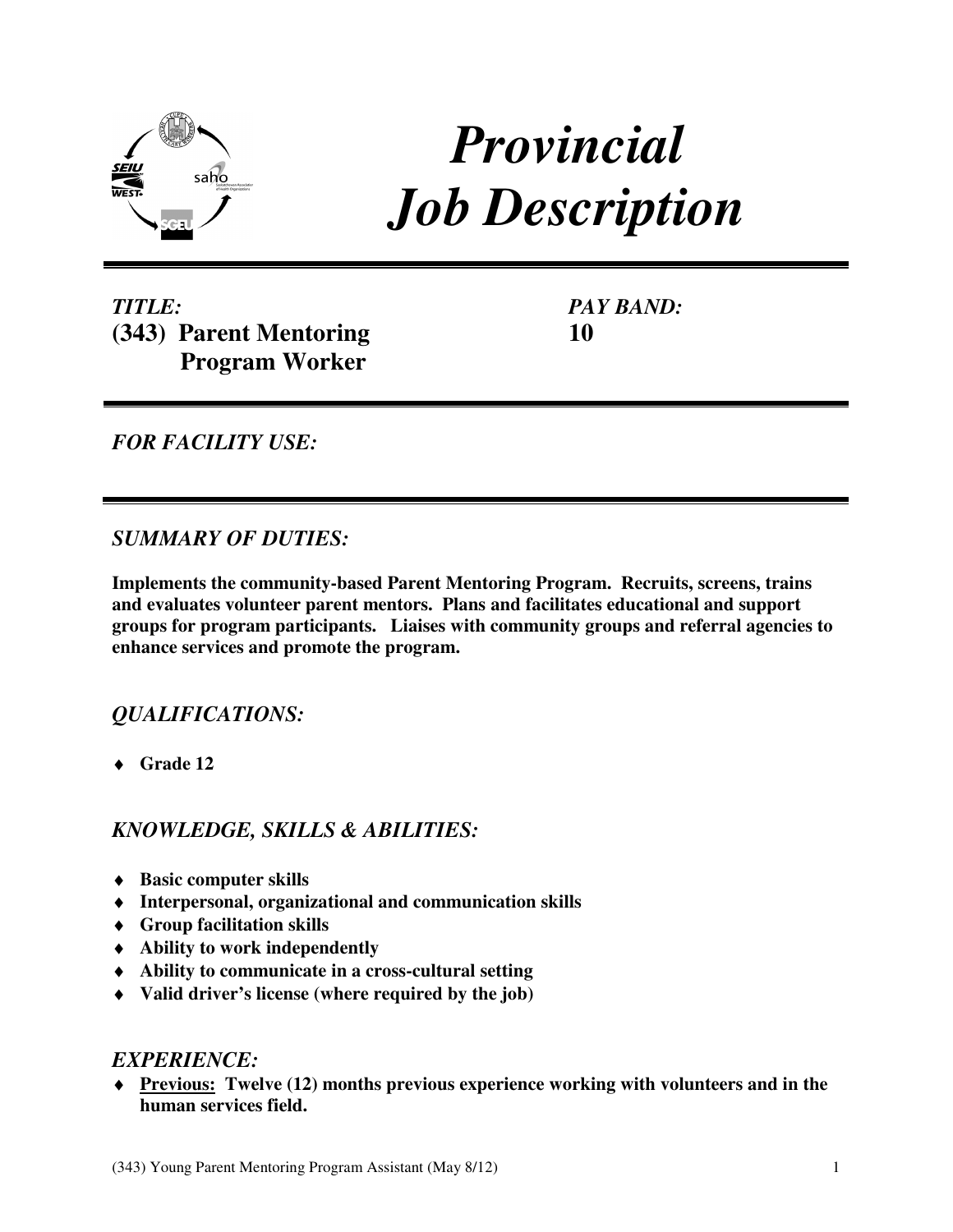## *KEY ACTIVITIES:*

#### **A. Volunteer Development and Coordination**

- ♦ **Recruits, screens, trains and evaluates volunteer mentors.**
- ♦ **Provides guidance and support to volunteers.**
- ♦ **Performs home visits for participants to facilitate development of mentors.**
- ♦ **Assists the Mentoring Program Coordinator in maintaining a current training manual.**
- ♦ **Handles sensitive, difficult situations.**

#### **B. Program Delivery**

- ♦ **Assesses program participant eligibility and needs.**
- ♦ **Matches clients with parent mentors.**
- ♦ **Maintains contact with the client and mentor to evaluate match and ensure identified needs are met.**
- ♦ **Partners/liaises with other programs and agencies to provide appropriate services.**
- ♦ **Plans and facilitates educational and support groups for participants.**
- ♦ **Links mentors and clients with other community resources (e.g. informal supports, government and non-government agencies).**
- ♦ **Delivers public presentations about the program.**
- ♦ **Supports clients in locating housing, childcare and medical care.**

#### **C. Related Key Work Activities**

- ♦ **Adapts program materials to suit low literacy levels.**
- ♦ **Performs clerical duties (e.g., mail, fax, yearly and month end statistical reports).**
- ♦ **Provides input into development of program promotional materials (e.g. monthly newsletter).**